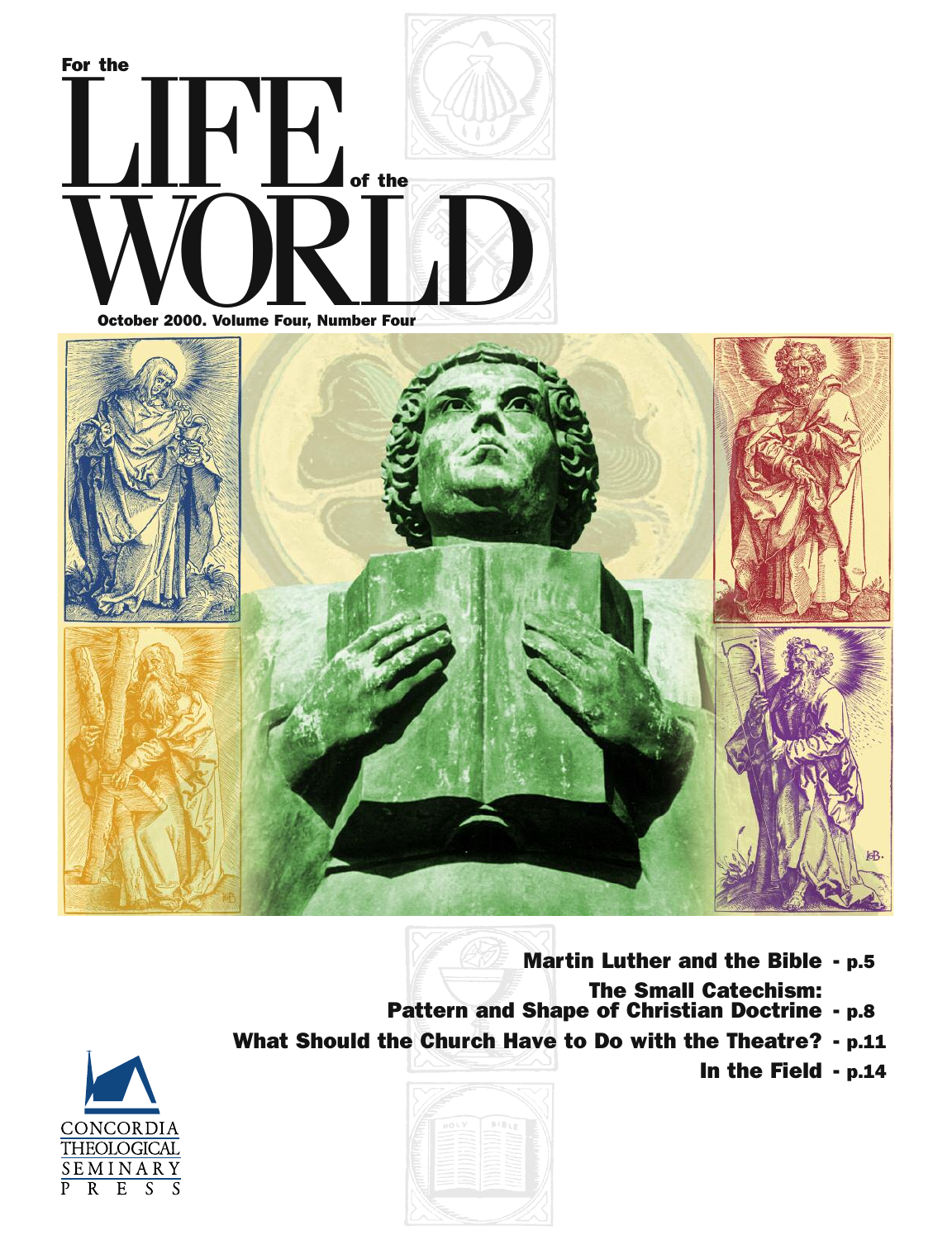# CONTENTS



**EDITOR Rev. John T. Pless ASSISTANT EDITOR Monica Robins**

**ART DIRECTOR Steve Blakey**

*For the Life of the World* is published quarterly by Concordia Theological Seminary Press, 6600 North Clinton Street, Fort Wayne, Indiana 46825. No portion of this publication may be reproduced without the written consent of the publisher of *For* the Life of the World. Copyright 2000. Printed in the United States. Postage paid at Fort Wayne, Indiana. To be added to our mailing list Seminary, Fort Wayne, Ind.

# **F E A T U R E S**

# **2 From the President**

### **5 Martin Luther and the Bible By the Rev. Dr. Cameron A. MacKenzie, Professor of Historical Theology, Concordia Theological Seminary, Fort Wayne, Ind.**

During his entire career, Luther taught the Bible, translated the Bible, and preached from the Bible. For him, it was the Christian book *par excellence*, and he valued it above all others because it brought him the good news of Jesus Christ the Savior.

# **8 The Small Catechism:**

**Pattern and Shape of Christian Doctrine By the Rev. John T. Pless, Assistant Professor of Pastoral Ministry and Missions, Concordia Theological Seminary, Fort Wayne, Ind.**

Beginning in 1518, Martin Luther frequently preached a sermon series on "the catechism," that is, the basic components of Christian doctrine as they had been arranged and handed down from earlier generations of Christians. Eventually, these catechetical sermons would become the basis for the Large Catechism and would be crystalized in the Small Catechism.

## **11 What Should the Church have to Do with the Theatre? By Paula Trimpey, Member of Redeemer Lutheran Church, Fort Wayne, Ind.**

Do you attend church on Sunday morning, or are you attending a Jesus Theater? Just how should a member of The Lutheran Church—Missouri Synod discern the difference and choose a church with integrity and regard to the Scripture?

### **14 In the Field By Pam Knepper**

Featuring the Rev. David Fischer, Pastor of Redeemer Lutheran Church, Salt Lake City, Utah.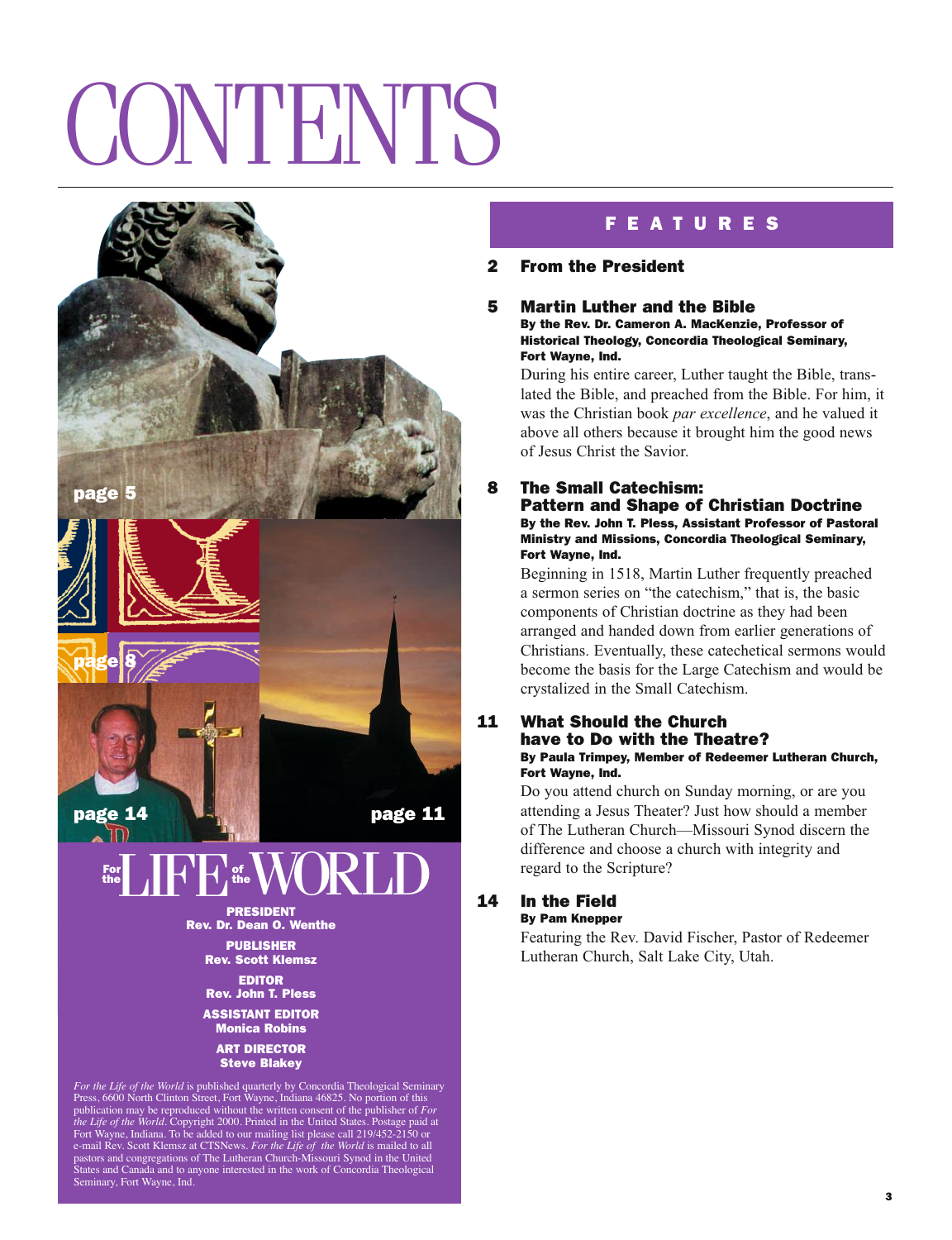# **By Paula Trimpey What Should the Church Have to Do** with the Theatre? **What Should the Church Have to Do** with the Theatre?

It doesn't matter if it's a Broadway<br>show or the local community college<br>production, there is something very<br>special about opening night at the<br>theatre. Actors anxiously sit in front of lighted<br>mirrors running lines and pu t t doesn't matter if it's a Broadway show or the local community college production, there is something very special about opening night at the theatre. Actors anxiously sit in front of lighted are busy back stage making preparations, and the audience is slowly wandering into the house. The curtain rises, the show begins, and the audience is transported to a new world. People go to the theatre for a variety of different reasons, but ultimately it all boils down to one reason: they enjoy the live experience; interaction, one on one, with that new, fictitious world created on the stage. Interestingly enough, another place where live interaction takes place in much the same way is the church service on Sunday morning. Now, before you cringe at the thought of comparing these two entities, ask yourself, "Do I attend church on Sun-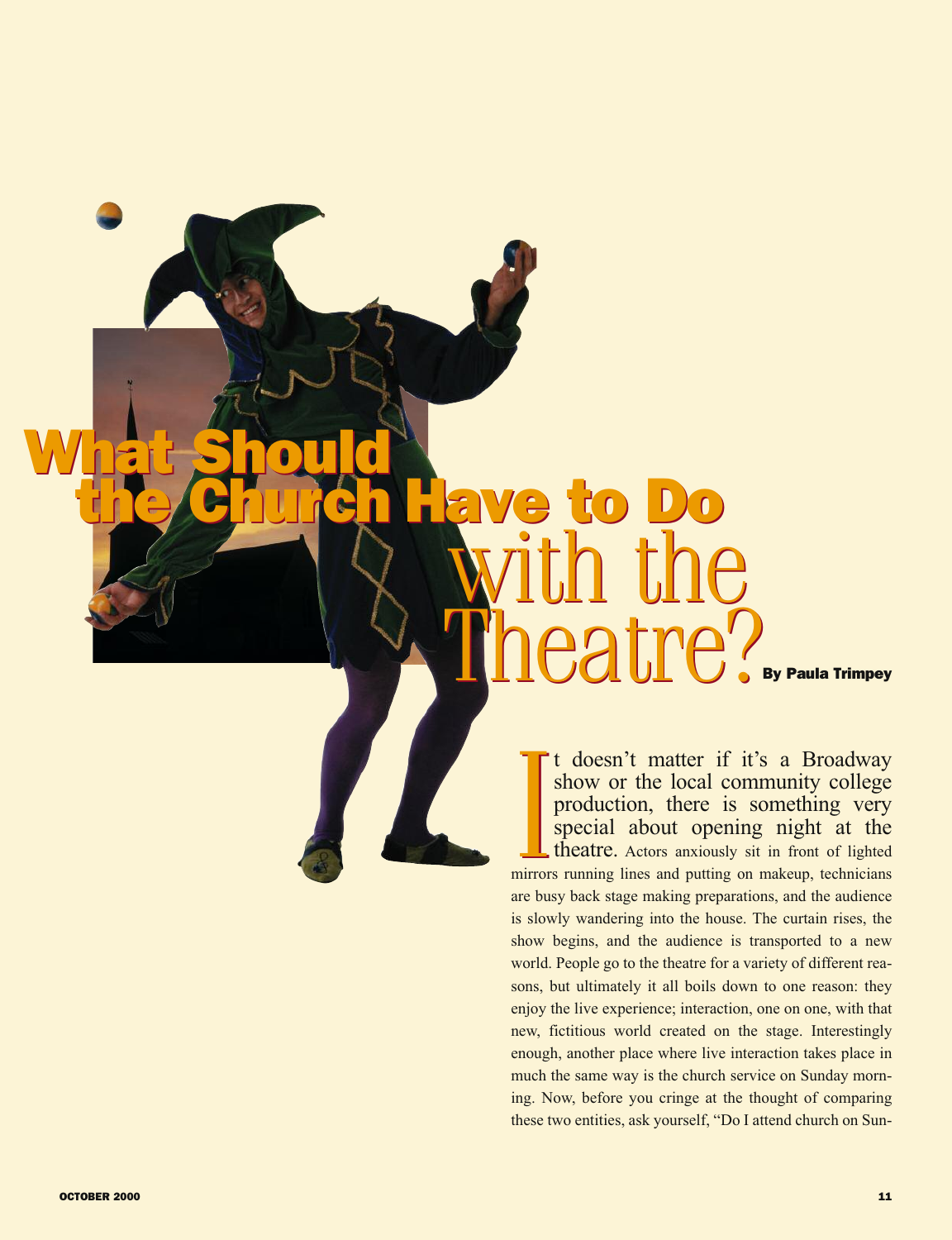day morning, or am I attending a Jesus Theater?" Just exactly how should a member of The Lutheran Church—Missouri Synod discern the difference and choose a church with integrity and regard to the Scriptures?

I recently moved from St. George, Utah, to Huntington, Indiana, to take a position at Huntington College, where I will be teaching in the Theatre Department. Both the theatre and the church have always been a part of my life. I remember putting on shows in the backyard with the neighborhood kids. We had four chicken coops for a stage and old shower curtains on the



**"What should the church have to do with the theatre? It should have nothing to do with it! With regard to Scripture and the accepted worship practices of The Lutheran Church—Missouri Synod, the sanctuary of a church is not a performance space where music, lights, costumes, projection screens, or personal performance are ever the focus of attention, but a place of worship where God's presence is acknowledged with great awe, respect, and devotion.**